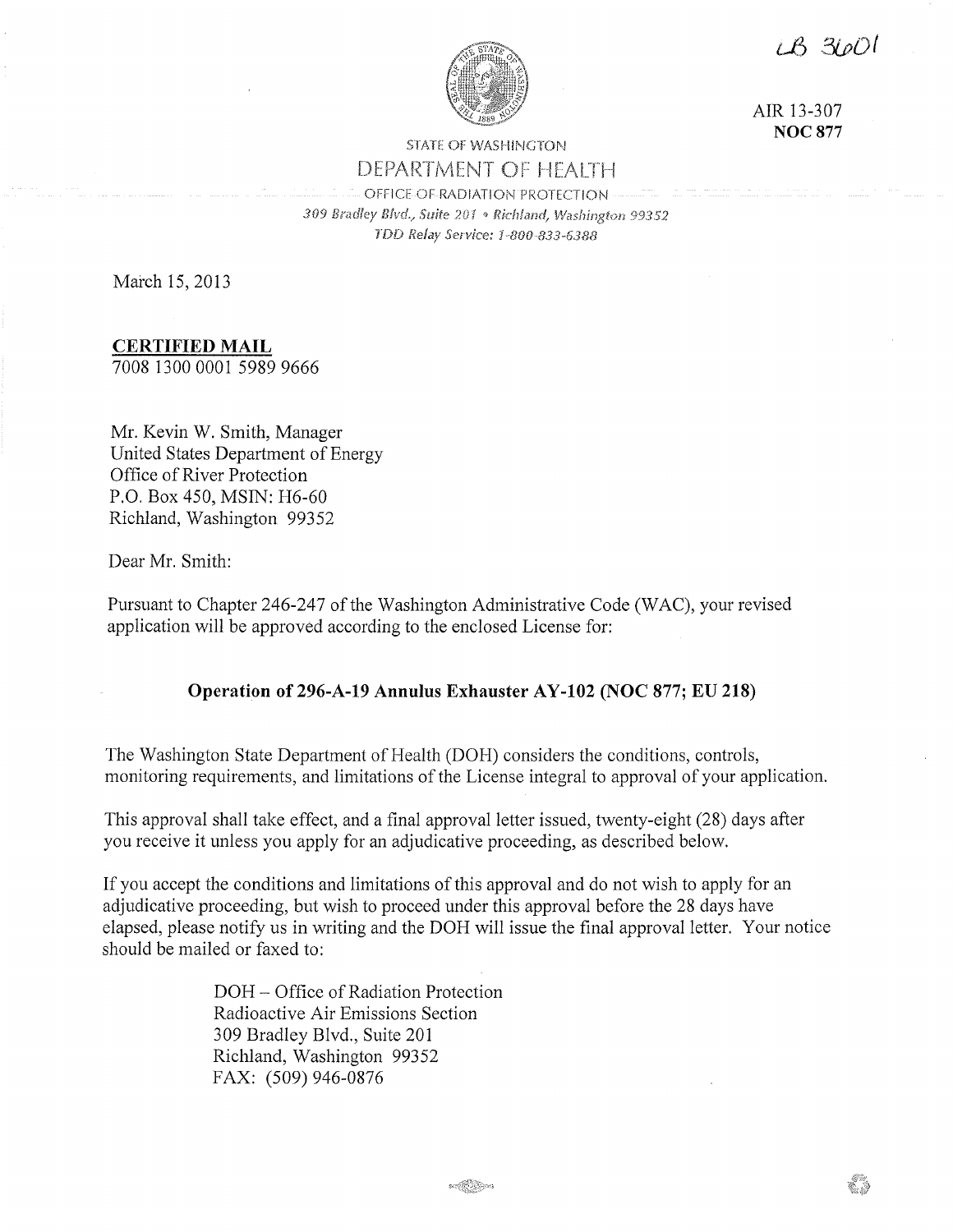Mr. Kevin W. Smith March 15, 2013 Page 2 of 2

If there are concerns with the conditions and limitations of the approval, please notify the DOH. If attempts to resolve the concerns fail, the DOH will deny your application and you may contest the conditions and limitations of this approval, within 28 days of receipt, by filing the enclosed Request for Adjudicative Proceeding or a document providing substantially the same information with the DOH, Adjudicative Service Unit (ASU), in a manner that shows proof of service on the ASU. The ASU's address is:

> DOH - Adjudicative Service Unit 310 Israel Road SE P.O. Box 47879 Olympia, Washington 98504-7879

You must include a copy of this approval with your application. FILING SHALL NOT BE DEEMED COMPLETE UNTIL THE ADJUDICATIVE SERVICE UNIT ACTUALLY RECEIVES YOUR APPLICATION.

If you have any questions regarding this approval, please contact Ernest McCormick at (509) 946-0624.

Sincerely,

Nandy Udley

 $\leftarrow P$ . John Martell, Manager Radioactive Air Emissions Section

- Enclosure: 1. Conditions and Limitations for EU 218 (NOC 877)
	- 2. Request for Adjudicative Proceeding

cc: Robert Anderson, MSA Matthew Barnett, PNNL John Bates, CHPRC Tom Beam, MSA Lee Bostic, BNI Dennis Bowser, USDOE-ORP Cliff Clark, USDOE-RL Jack Donnelly, WRPS Dennis Faulk, EPA Phil Gent, Ecology Robert Haggard, BNI Dale Jackson, USDOE-RL Steven Killoy, WRPS Ernest McCormick, WDOH

Felix Miera, WRPS Valarie Peery, Ecology Michael Peloquin, WRPS Lucinda Penn, WRPS Crystal Rau, Ecology John Schmidt, WDOH Maria Skorska, Ecology Jeff Voogd, WRPS Davis Zhen, EPA Environmental Portal RAES Tracking: NOC 877; EU 218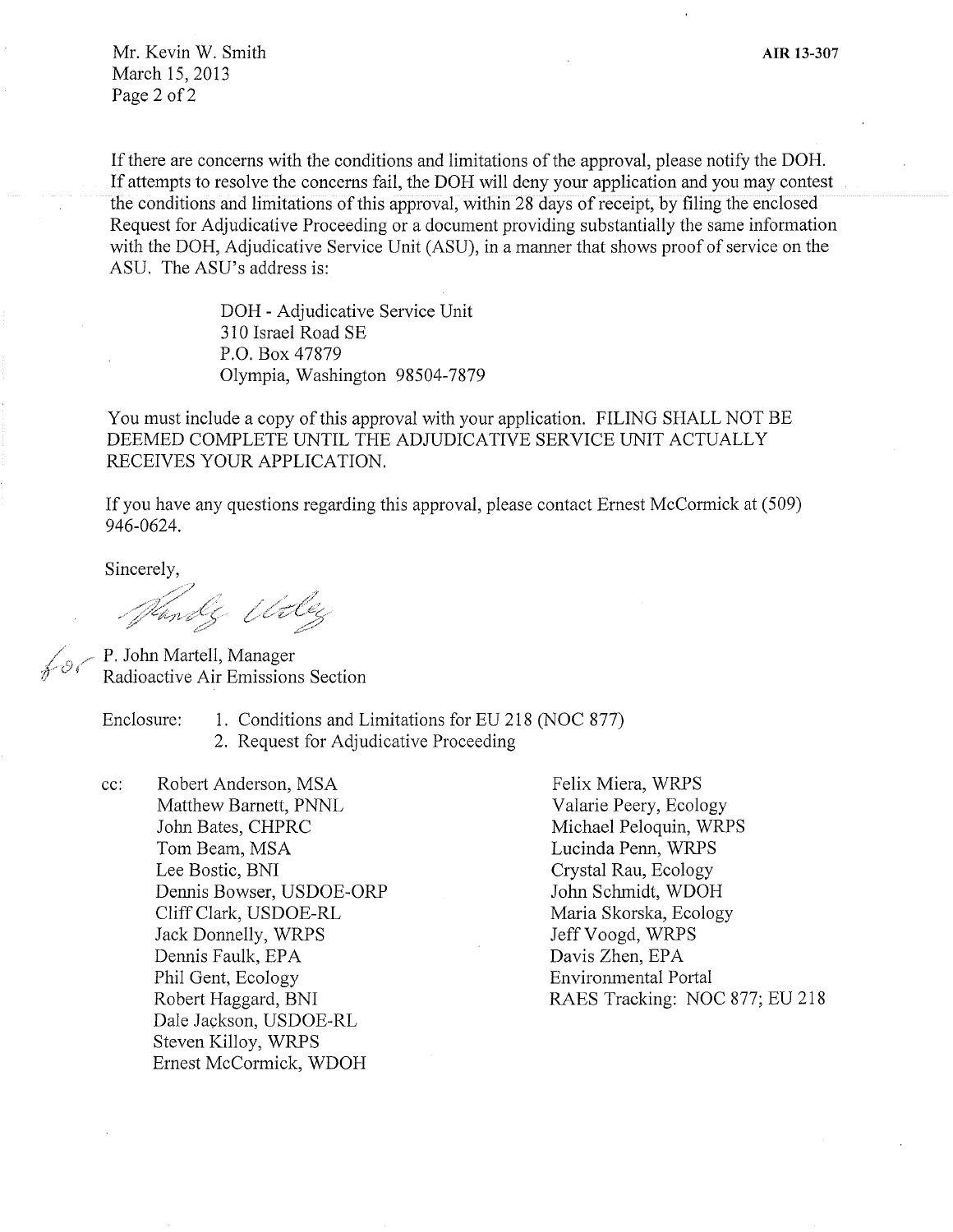# **200E P-296A019-001**

#### **296-A-19**

This is a MAJOR, ACTIVELY ventilated emission unit.

#### 241-A Y Tank Farm

# **Emission Unit Information**

Stack Height: 12.90 ft. 3.93 m. Stack Diameter 1.25 ft. 0.38 m.

Average Stack Effluent Temperature: 83 degrees Fahrenheit. 28 degrees Celsius.

Average Stack ExhaustVelocity: 52.30 ft/second. 15.94 m/second.

**Abatement Technology** BARCT WAC 246-247-040(3), 040(4)

state only enforceable: WAC 246-247-010(4), 040(5), 060(5)

| Zone or Area | <b>Abatement Technology</b> | Required # of Units | <b>Additional Description</b><br>the state and a substitute and address to the state of the state of the state of the state of the state of the |
|--------------|-----------------------------|---------------------|-------------------------------------------------------------------------------------------------------------------------------------------------|
|              | <b>HEPA</b>                 |                     | In Series                                                                                                                                       |
|              | Fan                         |                     | Annulus Exhauster                                                                                                                               |
|              | Heater                      |                     |                                                                                                                                                 |

# **Monitoring Requirements**

state enforceable: WAC 246-247-040(5), 060(5), and federally enforceable: 40 CFR 61 subpart H

| <b>Federal and State</b><br>Regulatory<br>a restriction of the contract of the contract of the contract of the contract of the contract of the contract of the contract of the contract of the contract of the contract of the contract of the contract of the contract | <b>Monitoring and Testing</b><br><b>Requirements</b> | Radionuclides Requiring<br><b>Measurement</b> | <b>Sampling</b><br>Frequency |
|-------------------------------------------------------------------------------------------------------------------------------------------------------------------------------------------------------------------------------------------------------------------------|------------------------------------------------------|-----------------------------------------------|------------------------------|
| 40 CFR $61.93(b)(4)(i)$                                                                                                                                                                                                                                                 | 40 CFR 61, Appendix B,                               | TOTAL ALPHA TOTAL                             | Continuous                   |
| & WAC 246-247-075(3)                                                                                                                                                                                                                                                    | Method $114(3)$                                      | BETA                                          |                              |

#### **Sampling Requirements** Record Sample

#### **Additional Requirements**

Additional monitoring or sampling requirements established by this License will be listed in the Conditions and Limitations section, if applicable.

**Operational Status** This emission unit is a DST annulus exhauster used to support tank farm operations and ventilates the annulus of DST 241-A Y-102. The tank stores radioactive waste until the waste is retrieved, treated, and properly disposed under the applicable federal and state regulations and/or permits. The annulus is the space between the inner wall and outer wall of the tank, and is used for leak detection. The emission unit operates intermittently.

# **This Emission Unit has 1 active Notice(s) of Construction.**

Operation of 296-A-19 Annulus Exhauster AY-102 Not Approved 877

# **Project Title Approval # Date Approved NOC\_ID Approval # Date Approved NOC\_ID**

# **Conditions (state only enforceable: WAC 246-247-040(5), 060(5) if not specified)**

- 1) The total abated emission limit for this Notice of Construction is limited to 3.84E-01 mrem/year to the Maximally Exposed Individual (WAC 246-247-040(5)). The total limit on the Potential-To-Emit for this Notice of Construction is limited to  $7.67E+02$  mrem/year to the Maximally Exposed Individual (WAC 246-247-030(21)).
- 2) This approval applies only to those activities described below. No additional activities or variations on the approved activities that constitute a "modification" to the emission unit, as defined in WAC 246-247-030(16), may be conducted.

This emission unit is a DST annulus exhauster used to support tank farm operations and ventilates the annulus of DST 241-AY-102. The tank annulus is located between the 75-ft diameter primary tank and the 80-ft diameter secondary liner resulting in a nominal 2.5-ft wide annular space wrapping around the entire circumference of the

Page 1 of 3 for EU\_ID 218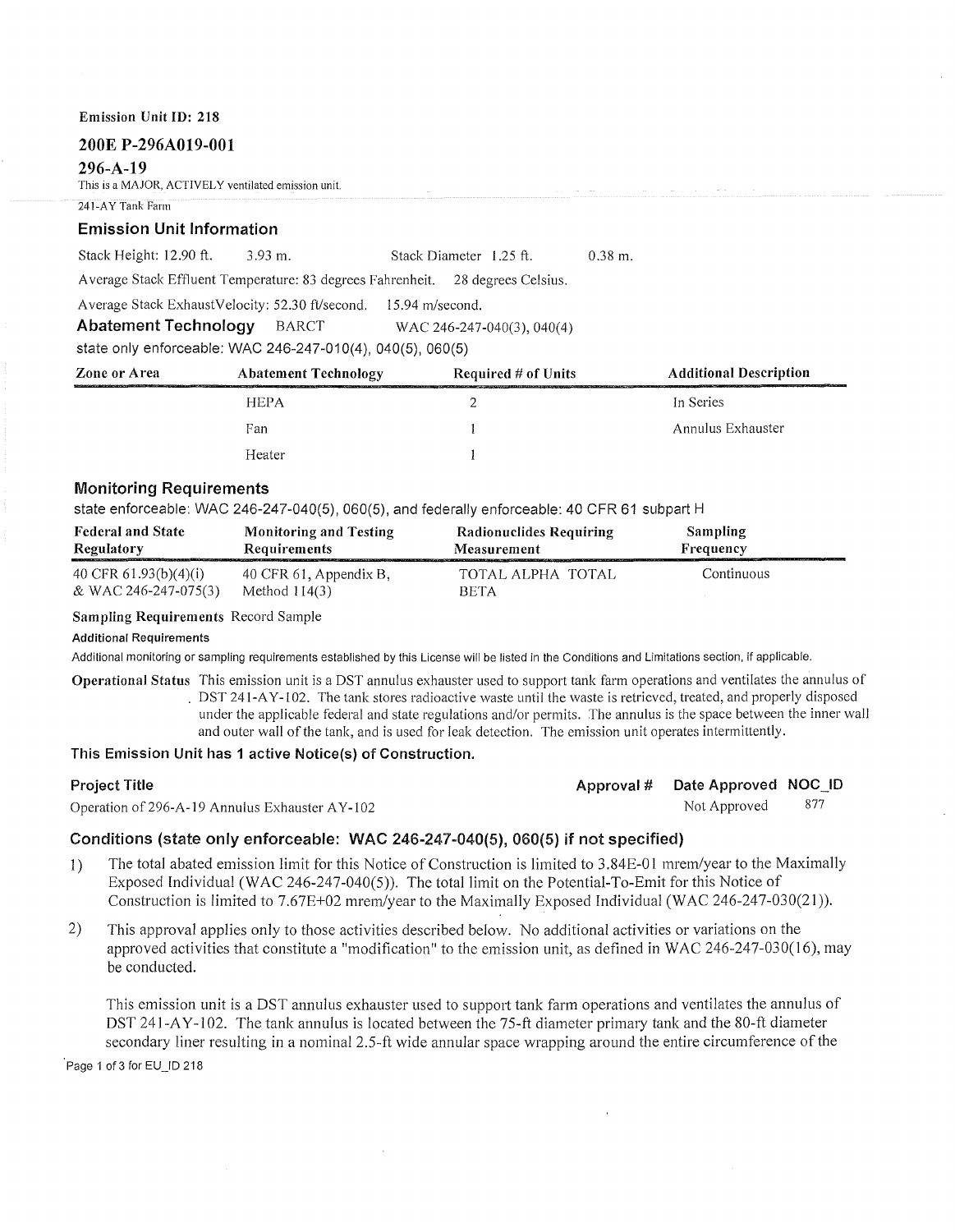primary tank. Several penetrations, or risers, of various sizes exist at the top f the secondary liner, which allows access into the annulus space. This access is used for a variety of activities, including but not limited to visual inspection cameras, sampling, ultrasonic testing crawlers, emergency pumps, and leak detection instruments. The annulus provides secondary containment when the primary tank fails and also provides the ability to cool the primary tank to reduce thermal stresses. The emission unit operates intermittently. The annulus ventilation systems minimize potential corrosion due to condensation by removing moisture through evaporation. The ventilation air accelerates the evaporation rate by circulating outside air through the annulus. The ventilation air also dilutes and removes any flammable gas generated within the annulus if there is waste in the annulus.

The Tank 241-AY-102 annulus ventilation system's exhaust fan draws outside air into an intake consisting ofa damper and two pre-filters configured in series. Currently, the air is routed to the air distribution ring centered under the primary tank floor. The air flows from the air distribution ring through the air distribution slots in the refractory to the annulus. Exhaust air from the tank annulus is drawn out through underground ducts. The ducts merge aboveground to form a common vent header. For leak-detection purposes, a vacuum pump extracts an air sample from the header located upstream of the exhauster HEPA filters and feeds this air sample to a CAM. The header connects to the exhaust train where tank annulus exhaust air continues through two banks of HEPA filters configured in series. Filtered air exits the annulus ventilation system through an exhaust fan and stack and is released to the environment. The stack is fitted with a record sampler system that samples the airstream for radioactive particulates.

# WORK WITHIN ANNULUS:

The 241-A Y-102 Double shell tank annular space is known to have low levels of radioactive contamination. Work evolutions in the AY-102 Annulus include operating and removing equipment, and sample collection of unknown materials by mechanical methods. Equipment installation and removal will be perfonned in accordance with ALARACT Demonstration 13, TWRS ALARACT Demonstration for Installation, Operation, and Removal of Tank Equipment. Removed long-length equipment will either be packaged in long-length contaminated equipment disposal containers or size reduced for disposal in accordance with ALARACT Demonstration 15, Tank Farm ALARACT Demonstration for Size Reduction of Waste Equipment for Disposal. Additional activities include those activities necessary to mitigate potential waste which has entered the annulus from the primary tank 241-A Y-102. The overall PTE from the AY-102 will not be increased due to the migration of tank waste into the annular space. However, a small portion of the total emissions will travel through the annular stack; i.e. the 296-A-19 stack.

If needed or chosen for use during these activities, a portable/temporary radioactive air emission unit, and a HEPA filtered vacuum radioactive air emission unit may be used in accordance with the latest revisions of their NOCs (DOE/RL-96-75 and DOE/RL-97-50, respectively).

#### 3) **The Annual Possession Quantity is limited to the following radionuclides (Curies/year):**

| $Ac - 227$    | 9.30E-03     | Am - 241  | 5.10E+03     | Am - 243     | $2.80E + 00$ |
|---------------|--------------|-----------|--------------|--------------|--------------|
| Ba - 137<br>m | $6.80E + 05$ | $C - 14$  | 9.40E-01     | Cd-113 m     | $5.00E + 01$ |
| $Cm - 242$    | 5.70E+00     | Cm - 243  | 2.20E+00     | Cm - 244     | 5.10E+01     |
| $Co - 60$     | 8.00E+01     | Cs - 134  | $4.20E + 01$ | $Cs - 137$   | 6.80E+05     |
| $Eu - 152$    | $6.60E + 01$ | Eu - 154  | $6.60E + 03$ | Eu - 155     | 2.70E+03     |
| $H - 3$       | 1.50E+01     | $1 - 129$ | 5.00E-01     | Nb - 93<br>m | 4.70E+01     |

Page 2 of 3 for EU\_ID 218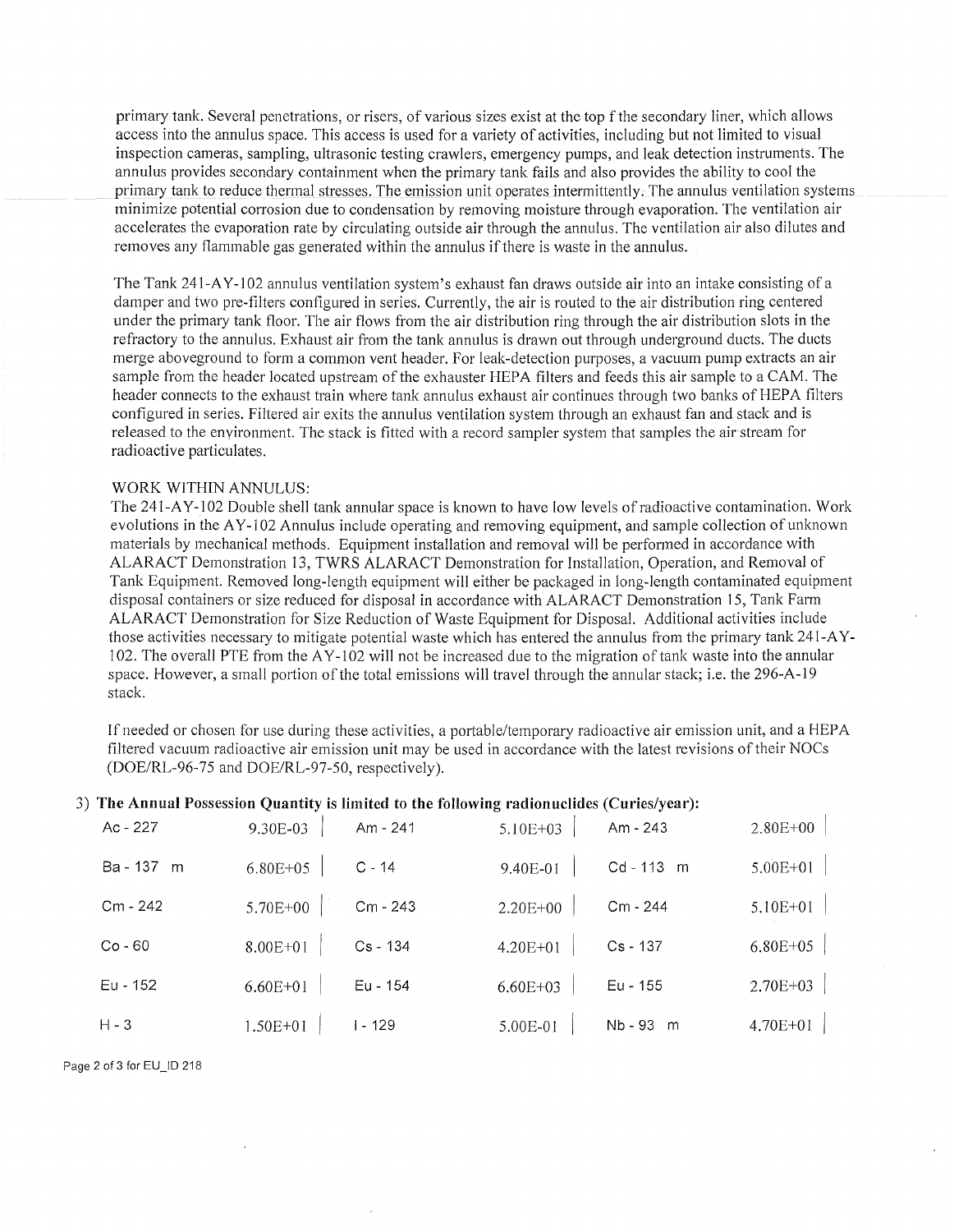| Ni - 59    | 2.50E+01 | Ni - 63   | 2.30E+03     | Np - 237  | 3.90E+00   |
|------------|----------|-----------|--------------|-----------|------------|
| Pa - 231   | 7.90E-02 | Pu - 238  | 6.30E+01     | Pu - 239  | 1.60E+03   |
| $Pu - 240$ | 3.80E+02 | ัPu - 241 | $2.70E + 03$ | Pu - 242  | $2.50E-02$ |
| Ra - 226   | 9.10E-05 | Ra - 228  | 4.40E-02     | Ru - 106  | 6.10E-04   |
| Sb - 125   | 3.40E+01 | Se - 79   | 4.40E-01     | Sm - 151  | 8.30E+04   |
| Sn - 126   | 1.70E+01 | $Sr - 90$ | 4.70E+06     | Tc-99     | 1.90E+02   |
| Th - 229   | 3.80E-05 | Th - 232  | 5.40E-02     | $U - 232$ | 2.70E-03   |
| $U - 233$  | 2.00E-01 | U - 234   | 7.40E-01     | $U - 235$ | 3.10E-02   |
| $U - 236$  | 2.30E-02 | $U - 238$ | 6.90E-01     | $Y - 90$  | 4.70E+06   |
| Zr - 93    | 5.70E+01 |           |              |           |            |

# 4) MONITORING -Evaluation schedule requirement

A plan to evaluate the sampling system and the installation of a continuous air monitoring systems to meet the sampling requirements for ANSI N13.1 1999 will be required by May 30, 2013. The plan will require the following actions, with dates of completion:

- A review of the current sampling system efficiencies
- Development of technical basis documentation
- Replacement system design completion
- Replacement system installation completion
- (WAC 246-247-060(5), 246-247-075(3)).

# 5) MONITORING DURING OPERATIONS-Upgrade required

Record sampling for the 241-AY-102 annulus will be obtained through use of the existing EU 218 (296-A-19) stack sampling system until identified upgrades are completed. The samples will be analyzed, at a minimum, for Sr-90, Cs-137, and Am-247. While in operation, the 296-A-19 record sampler instrumentation will be calibrated annually in accordance with approved procedures, and system inspections will be performed daily to ensure instrumentation is operating within specified parameters (WAC 246-247-060(5)).

# 6) WDOH NOTIFICATION

WDOH will be notified when the initial inspection to meet ANSI N 13 .1 (7.5)-Maintenacence and Inspection requirements have been completed. The deadline for this activity will be June 15, 2013 (40 CFR 61 App. B Method 114 (4.7), WAC 246-247-075(2), WAC 246-247~060(5)).

Page 3 of 3 for EU\_ID 218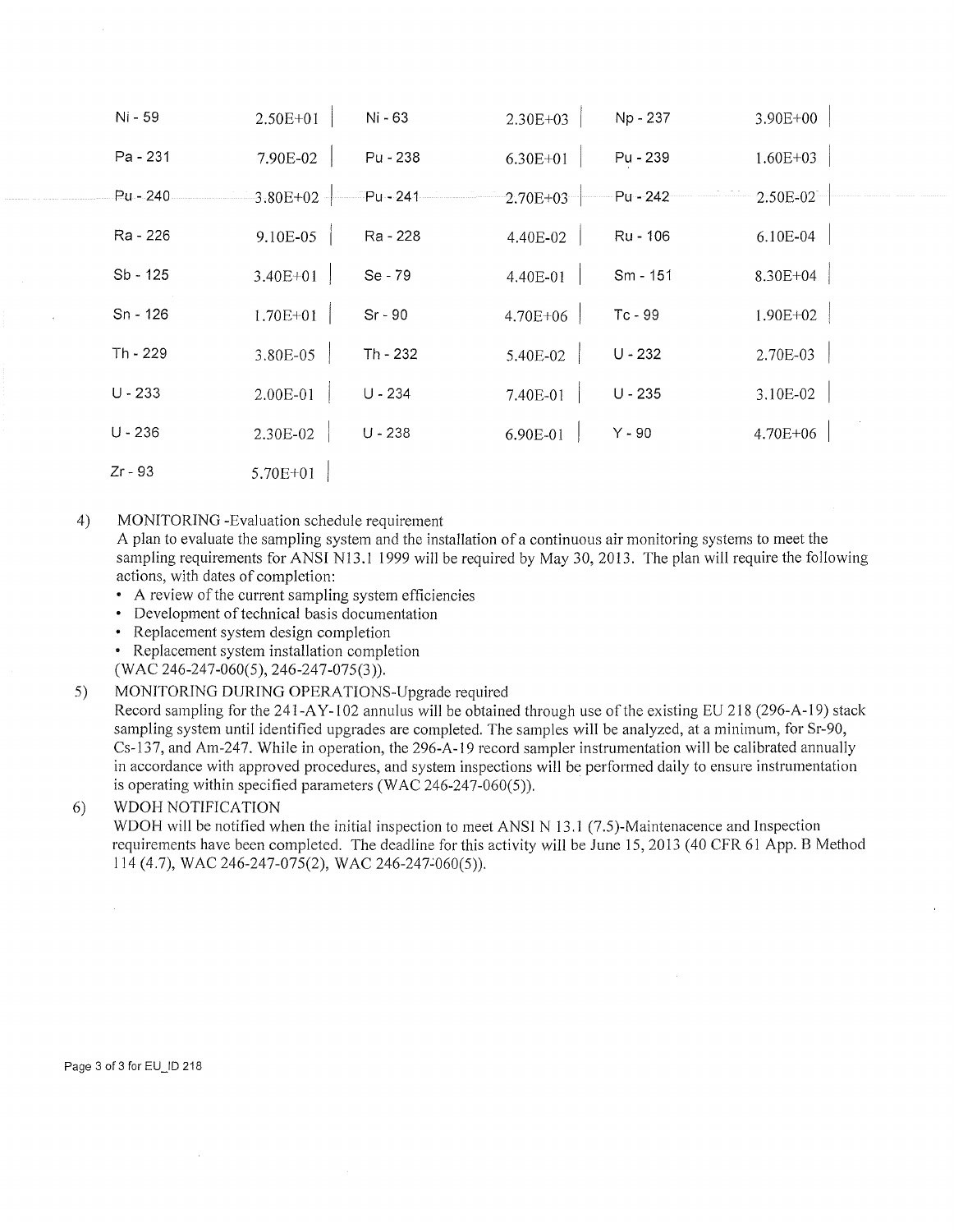# **STATE OF WASHINGTON DEPARTMENT OF HEALTH ENVIRONMENTAL HEALTH PROGRAMS OFFICE OF RADIATION PROTECTION**

In Re The Approval of: **Operation of 296-A-19 Annulus Exhauster AY-102 (EU 218)** 

Docket No: **REQUEST FOR ADJUDICATIVE PROCEEDING** 

NOC ID: **877**<br>Approval No: **AIR 13-307** Approval No:

THE STATE OF WASHINGTON TO: Mr. Kevin W. Smith, Manager

**United States Department of Energy Office of River Protection P.O. Box 450, MSIN: H6-60 Richland, Washington 99352-0450** 

If you wish to request an adjudicative proceeding, you or your attorney must COMPLETE AND FILE THIS FORM OR A DOCUMENT PROVIDING SUBSTANTIALLY THE SAME INFORMATION WITH THE DEPARTMENT OF HEALTH ADJUDICATIVE SERVICE UNIT WITHIN TWENTY-EIGHT (28) DAYS OF YOUR RECEIPT of this Request for Adjudicative Proceeding form and a copy of the Office of Radiation Protection's approval, **AIR 13-307.** 

You must file your application in a manner that shows proof of service on the Adjudicative Service Unit, at the following address:

Department of Health Adjudicative Service Unit 310 Israel Road S.E. P.O. Box 47879 Olympia, WA 98504-7879

With your application, you must include a copy of the Office of Radiation Protection's approval.

FILING SHALL NOT BE DEEMED COMPLETE UNTIL THE ADJUDICATIVE SERVICE UNIT ACTUALLY RECEIVES YOUR APPLICATION.

YOU HAVE THE RIGHT TO a formal hearing in this matter conducted pursuant to Revised Code of Washington (RCW) 43.70.115, Chapter 34.05 RCW, and Chapter 246-10 of the Washington Administrative Code (WAC). Alternatively, you may waive the formal hearing and submit a written statement and supporting documents setting out your position, your defenses, and any mitigating circumstances that you wish to bring to the Department's attention.

You have the right to be represented by an attorney at your own expense.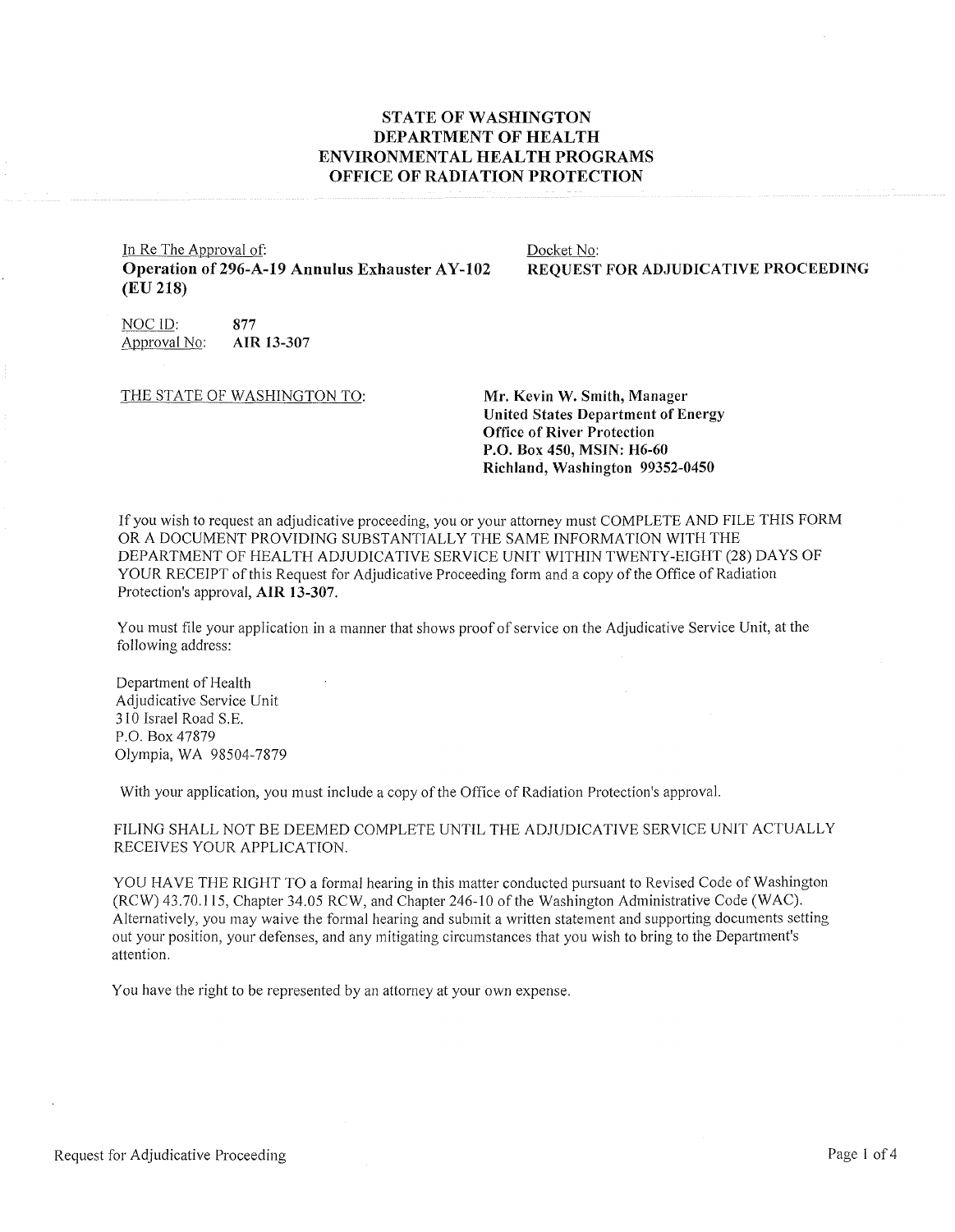#### **I WILL BE** represented by an attorney. His/her name, address, and phone number are:

Name:

Address:

Phone:

# [ ] I **WILL NOT BE** represented by an attorney.

*If after submitting this request, you obtain attorney representation or change attorneys, you must notify the Adjudicative Service Unit.* 

#### **II.**

- [ ] **I DO NOT** waive my right to a formal hearing.
- I **DO** waive my right to a formal hearing. I understand that if I waive my right to a formal hearing, the Department may decide this matter solely with reference to information in the Department's possession and to such written statements and supporting documents as I may have submitted.

If you choose to waive your right to a formal hearing, please complete the following:

- [ ] I **AM NOT** submitting documents to the Department in support of my position.
- I AM submitting a sworn statement and/or other documents to the Department in support of my position. Instructions - Please indicate your responses below:

If you are submitting documents to the Department, please list and briefly identify all such documents in the space provided below and on any additional sheet that may be necessary.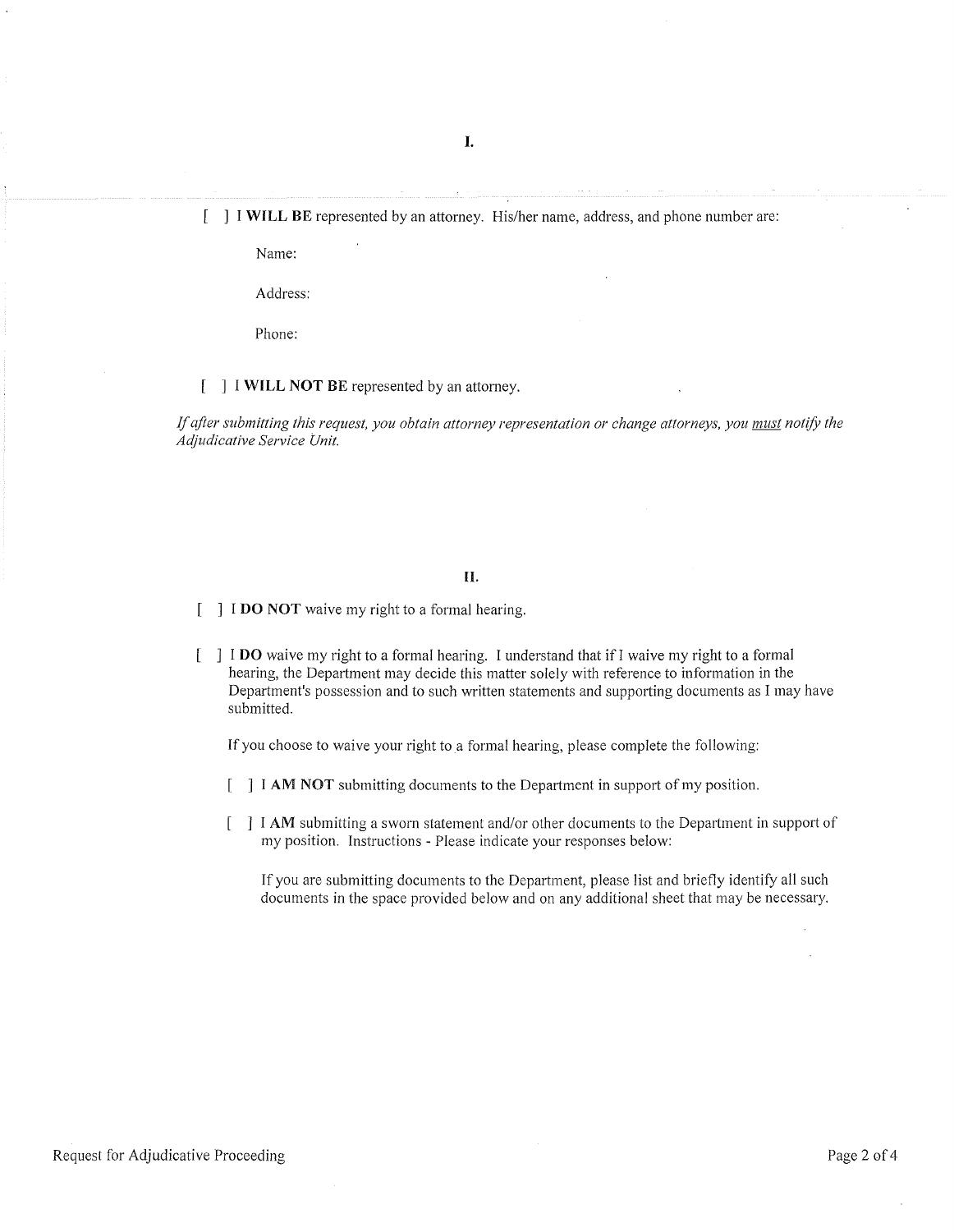# ADMISSION/DENIAL OF CONDITIONS OR LIMITATIONS

The Office of Radiation Protection's approval **AIR 13-307,** dated **March 15, 2013,** contains conditions and limitations set out as numbered paragraphs. In the space below you must indicate, in good faith, whether you admit, or do not contest, or deny the conditions or limitations. Conditions or limitations denied or not contested may later be admitted. Conditions or limitations admitted or not contested shall be conclusively deemed true for further proceedings.

| Instructions: I admit, deny, or do not contest the conditions or limitations as follows |
|-----------------------------------------------------------------------------------------|
| (fill in the appropriate paragraph number):                                             |

|           | Admit                    | Deny                              | Do Not Contest    |
|-----------|--------------------------|-----------------------------------|-------------------|
| Paragraph | $\Box$                   | $\begin{bmatrix} 1 \end{bmatrix}$ | ſ                 |
| Paragraph | $\mathbf{1}$             | 1                                 | ]                 |
| Paragraph | $\overline{\phantom{a}}$ |                                   | ]                 |
| Paragraph | $\lceil$                 | $\lceil$                          |                   |
| Paragraph | $\mathcal{I}$            | $\mathbf{r}$<br>$\mathbf{I}$      | J                 |
| Paragraph | -1                       | 1                                 | L<br>$\mathbf{1}$ |
| Paragraph | $\mathbf{I}$<br>Ł        | $\mathbf{I}$                      | L<br>1            |
| Paragraph | 1                        | $\mathbf{l}$                      | I                 |
| Paragraph |                          |                                   |                   |

Please attach any additional sheets that may be necessary to respond to all allegations.

If you have chosen not to waive your rights to a formal hearing, please state all grounds for contesting this matter in the space provided below and on any additional sheets that may be necessary.